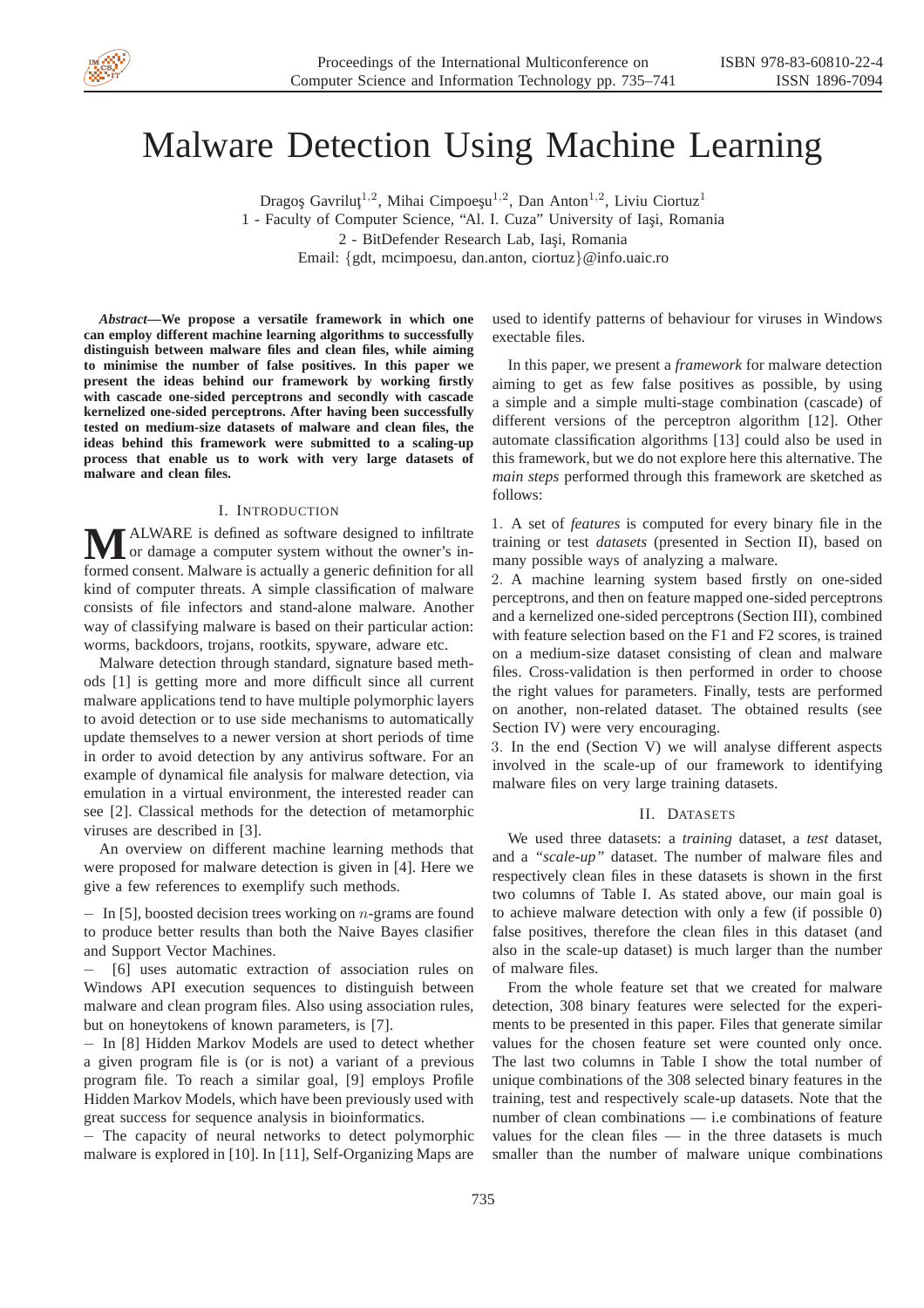TABLE I NUMBER OF FILES AND UNIQUE COMBINATIONS OF FEATURE VALUES IN THE TRAINING, TEST, AND SCALE-UP DATASETS.

|          |            | Files        |         | Unique combinations |
|----------|------------|--------------|---------|---------------------|
| Database | malware    | clean        | malware | clean               |
| Training | 27475      | 273133       | 7822    | 415                 |
| Test     | 11605      | 6522         | 506     | 130                 |
| Scale-up | approx. 3M | approx. 180M | 12817   | 16437               |

TABLE II MALWARE DISTRIBUTION IN THE TRAINING AND TEST DATASETS.

|               | <b>Training Dataset</b> | <b>Test Dataset</b> |          |
|---------------|-------------------------|---------------------|----------|
| Malware       |                         | Unique combinations |          |
| type          | Files                   | of feature values   | Files    |
| Backdoor      | 35.52%                  | 40.19%              | 9.16%    |
| Hacktool      | 1.53%                   | 1.73%               | $0.00\%$ |
| Rootkit       | 0.09%                   | 0.15%               | 0.04%    |
| Trojan        | 48.06%                  | 43.15%              | 37.17%   |
| Worm          | 12.61%                  | 12.11%              | 33.36%   |
| Other malware | 2.19%                   | 2.66%               | 20.26%   |

because most of the features were created to emphasize an aspect (either a geometrical form or behaviour aspect) of malware files.

The clean files in the training database are mainly system files (from different versions of operating systems) and executable and library files from different popular applications. We also use clean files that are packed or have the same form or the same geometrical similarities with malware files (e.g use the same packer) in order to better train and test the system.

The malware files in the training dataset have been taken from the Virus Heaven collection. The test dataset contains malware files from the WildList collection and clean files from different operating systems (other files that the ones used in the first database). The malware collection in the training and test datasets consists of trojans, backdoors, hacktools, rootkits, worms and other types of malware. The first and third columns in Table II represent the percentage of those malware types from the total number of files of the training and respectively test datasets. The second column in Table II represents the corresponding percentage of malware unique combinations from the total number of unique combinations of feature values for the training dataset. As shown in the first and lasts column of Table II, the distribution of malware types in this test dataset is significantly different from the malware distribution in the training dataset.

The third, large dataset was used for testing the scalingup capabilities of our learning algorithms. This dataset was divided into 10 parts denoted as  $S10, S20, \ldots, S100$ , where  $S_i$ represents i% of the total dataset, and  $S_i \subset S_{i+10}$ . We used these parts in order to evaluate the training speed and the malware detection rate for larger and larger datasets.

#### III. ALGORITHMS

The main goal of this section is to modify the perceptron algorithm [12], so as to correctly detect malware files, while

**Algorithm 1** The Perceptron Training Subroutine

Sub **Train**  $(R, LR \text{ *Malware, LR \text{ } Clean)*$ :  $\gamma_i = 0$  $i=1,\ldots,n$ **for all** record in R **do if** Fitness(record)  $\neq$  record.label **then for all**  $\gamma_i$  **do if** record. $F_i \neq 0$  **then if** record.label = 1 **then**  $\gamma_i = \gamma_i + LR\_M$ alware **else**  $\gamma_i = \gamma_i + LR\_Clean$ **end if end if end for end if end for for all** w<sup>i</sup> **do**  $w_i = w_i + \gamma_i$ **end for End sub**

forcing (if possible) a 100% detection rate for one category. In the sequel we will use the following data structures:

 $-F = (f_{a1}, f_{a2}, \ldots, f_{an})$  is an array representing the feature values associated to a file, where  $f_{ai}$  are file features.  $-R_i = (F_i, label_i)$  is a record, where  $F_i$  is an array of file feature as above, and  $label_i$  is a boolean tag. The value of *label*<sup>i</sup> identifies the file characterised by the array of feature values  $F_i$  as being either a malware file or a clean file.

 $-R = (R_1, R_2, \ldots R_m)$  is the set of records associated to the training files that we use.

We use non-stochastic versions of the perceptron algorithm so that we can parallelize the training process. This measure will enable us to speed up the training process on large datasets.

Algorithm 1 is the the standard *perceptron* algorithm. Instead of working with floats, it uses a large integer representation for the weights  $w_i, i = 1...n$ , where *n* is the total number of attributes/features. This adaptation is nonrestrictive, assuming multiplication with a certain factor related to the representation. Other notations used by this algorithm are:

 $- \gamma_i, i = 1 \dots n$ , are the additive values that will modify the weights  $w_i$  after one iteration;

− LR Malware and LR Clean are the learning rate constants for the malware and respectively the clean sets of files.

The perceptron's fitness function is defined as:

**Fitness**  $(R_i) =$  **Sign** $(\sum_{j=0}^{n} w_j R_i.F_j - Threshold)$ , where  $R_i.F_j$  denotes the value of the feature  $f_{aj}$  in the file record  $R_i$ . We define **Sign**(x) = 1 if  $x \ge 0$ , and -1 otherwise.

Algorithm 2, henceforth called the *one-sided perceptron* is a modified version of Algorithm 1. It performs the training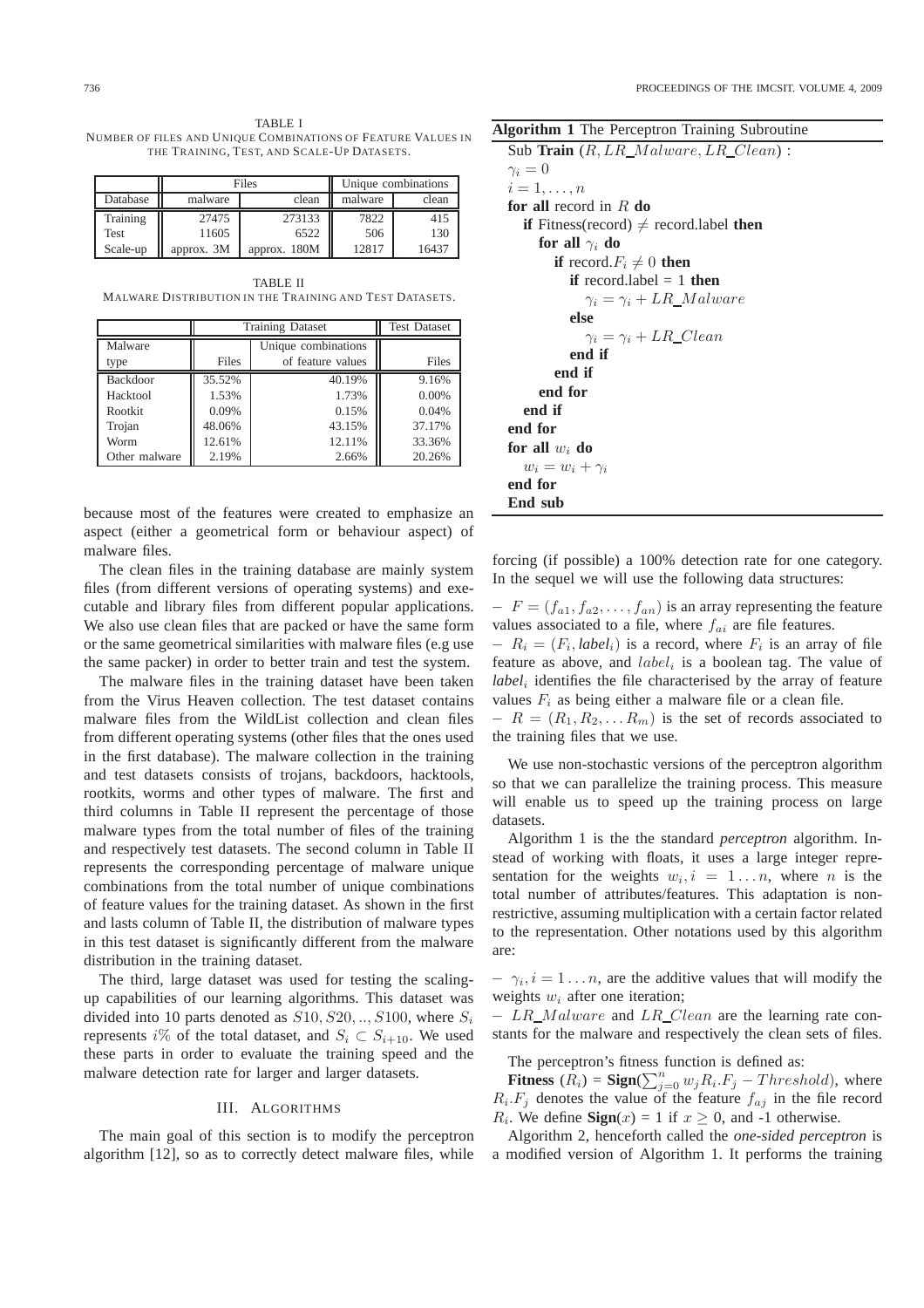DRAGOS GAVRILUT ET. AL: MALWARE DETECTION USING MACHINE LEARNING 7373737

| <b>Algorithm 2</b> One-Sided Perceptron                 |
|---------------------------------------------------------|
| $NumberOf Iterations \leftarrow 0$                      |
| $MaxIterations \leftarrow 100$                          |
| repeat                                                  |
| <b>Train</b> $(R, 1, -1)$                               |
| while $\mathbf{FP}(R) > 0$ do                           |
| <b>Train</b> $(R, 0, -1)$                               |
| end while                                               |
| $NumberOf Iterations \leftarrow NumberOfIterations + 1$ |
| <b>until</b> (TP(R) = $NumberOfMalware Files$ ) or      |
| $(NumberOf Iterations = MaxIterations)$                 |

for one chosen label (in our case either malware or clean), so that in the end the files situated on one side of the learned linear separator have exactly that label (assuming that the two classes are separable). The files on the other side of the linear separator can have mixed labels.

In the specification of the one-sided perceptron, the  $\mathbf{FP}(R)$ function is assumed to return the number of false positives for the R set, while the  $TP(R)$  function returns the number of true positives for the  $R$  set.

There are two steps inside the repeat loop of Algorithm 2. The first step,  $\text{Train}(R, 1, -1)$ , performs usual training on the labeled data, obtaining a linear separator (see the perceptron algorithm). The second step, while  $\mathbf{FP}(R) > 0$  do  $\text{Train}(R,$ 0, -1), tries to further move the linear separator, until no clean file is eventually misclassified.

For what we call the *mapped one-sided perceptron*, we will use the previous perceptron algorithm, except we first map all our features in a different space using a simple feature generation algorithm, namely Algorithm 3.

Remember that we noted  $F = (f_{a_1}, f_{a_2}, ..., f_{a_n})$ . We map F to F' so that  $F' = (f'_{a_1}, f'_{a_2},..., f'_{a_m})$ , where  $m = n(n+1)$ 1)/2 and  $f'_{ak} = f_{ai} \& f_{aj}$ ,  $i = [k/n] + 1$ ,  $j = k\%n + 1$ ,  $k =$ 1 . . . m, where & denotes the logical *and* operator.

| <b>Algorithm 3</b> Simple Feature Generation |  |  |  |  |
|----------------------------------------------|--|--|--|--|
| $pos \leftarrow 0$                           |  |  |  |  |
| for $i = 1$ to n do                          |  |  |  |  |
| for $i = 1$ to n do                          |  |  |  |  |
| $f_{a pos}' \leftarrow f_{a i} \& f_{a j}$   |  |  |  |  |
|                                              |  |  |  |  |
| end for                                      |  |  |  |  |
| end for                                      |  |  |  |  |
| $pos \leftarrow pos + 1$                     |  |  |  |  |

The number of resulted features in  $F'$  will be  $n(n+1)/2$ , where  $n$  is the number of features in  $F$ . The computational time increases heavily (e.g. for 308 features in  $F$ , we will have 47586 features in  $F'$ . However, the detection rate (i.e. sensitivity) at cross-validation increases with about 10%, as it will be shown later in the results section.

Finally, we used the same one-sided perceptron (Algorithm 2), but in the dual form [14] and with the training entry mapped into a larger feature space via a kernel function K [15]. The resulting *kernelized one-sided perceptron* is the Algorithm 4 given below.

The algorithms 1, 2 and 4 presented above will be used in the sequel as bricks in *cascade* (or: multi-stage) classification algorithms. Given a set of binary classification algorithms  $\{A_1, A_2, \ldots, A_k\}$ , a *cascade* over them is an aggregated classification algorithm that classifies a given test instance  $x$ as follows.<sup>1</sup>

| <b>Algorithm 5</b> Cascade Classification                   |  |
|-------------------------------------------------------------|--|
| if $A_{i_1}(x)$ or $A_{i_2}(x)$ or $\ldots A_{i_k}(x)$ then |  |
| return 1                                                    |  |
| else                                                        |  |
| return -1                                                   |  |
| end if                                                      |  |

#### IV. RESULTS

We performed cross-validation tests by running the three versions of the cascade one-sided perceptron presented in Section III on the training dataset described in Section II (7822 malware unique combinations, and 415 clean unique combinations).

For the kernelized one-sided perceptron, the following kernel functions were used:

- Polynomial Kernel Function:
	- $K(u, v) = (1 + \langle u, v \rangle)^d$ , where
- $\langle u, v \rangle$  denotes the dot product of the u and v vectors;
- Radial-Base Kernel Function:

$$
K(u, v) = \exp\left(\frac{-|u - v|^2}{2 \times \sigma^2}\right).
$$

The results shown by the tables in this section have been obtained for the previously presented algorithms.

The following notations will be used in the sequel:

- COS-P Cascade One-Sided Perceptron;
- COS-P-Map-F1 and COS-P-Map-F2 Cascade One-Sided Perceptron with explicitly mapped features, after

<sup>1</sup>It is understood that the execution of the  $A_{i_1}, A_{i_2}, \ldots, A_{i_k}$  algorithms that occur in the definition of the cascade algorithm is done in this order.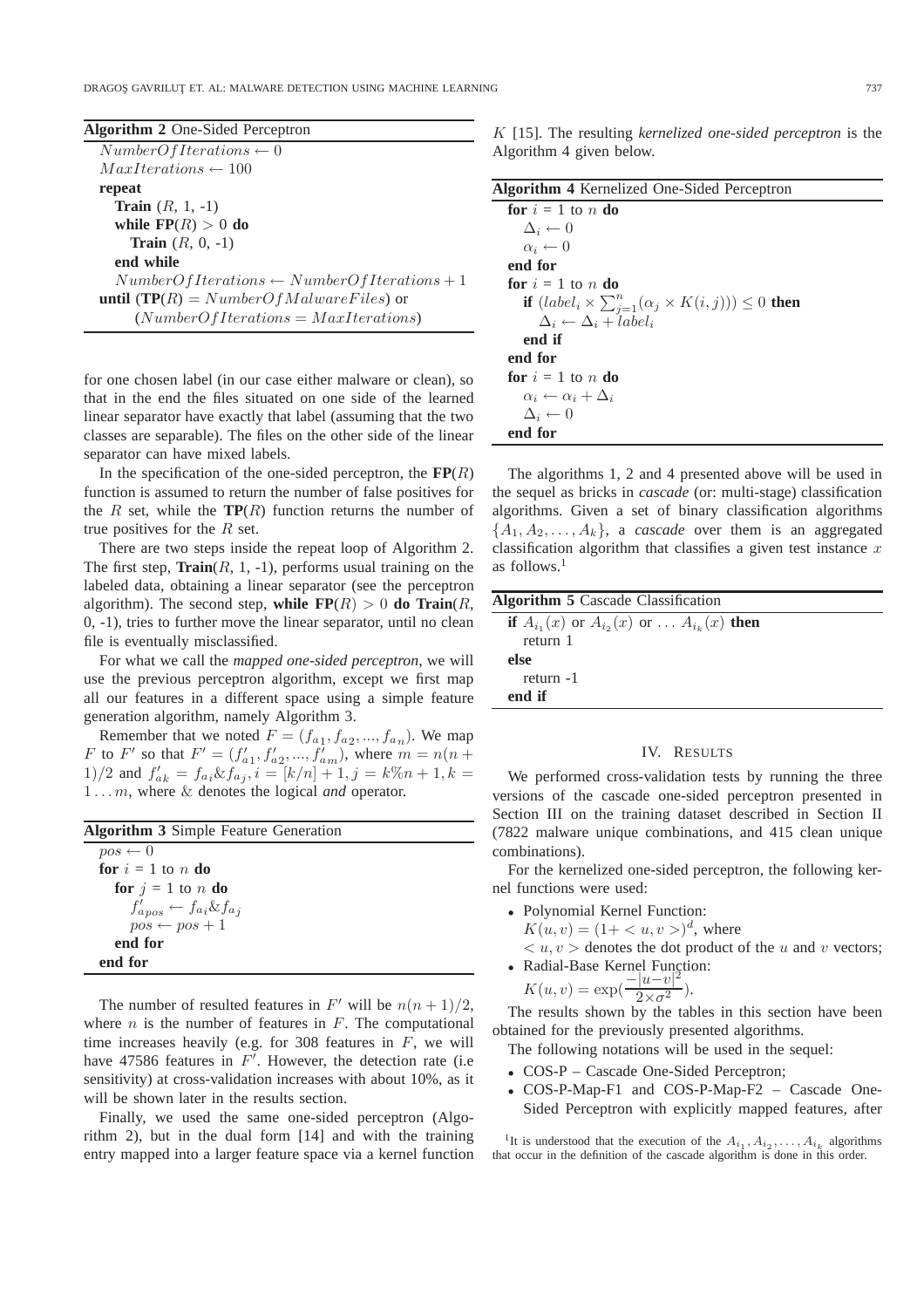application of feature selection based on the F1 and F2 statistical scores;

- COS-P-Poly2/Poly3/Poly4 Cascade One-Sided Perceptron with the Polynomial Kernel Function shown above, with the degree 2/3/4;
- COS-P-Radial Cascade One-Sided Perceptron using the RBF Kernel Function with  $\sigma = 0.4175$ .
- TP the number of true positives;
- $FP -$  the number of false positives:
- SE the sensitivity measure value;
- SP the specificity measure value;
- ACC the accuracy measure value [16].

For *feature selection* in conjunction with one-sided perceptrons we used the F-scores statistical measures. The discriminative power of the  $i^{th}$  feature is described commonly by the statistical F1 and F2 scores defined below. The larger the values for the  $i^{th}$  feature, the more likely this feature possesses discriminative importance.

$$
F1 = \frac{|\mu_i^+ - \mu_i^-|}{|\sigma_i^+ - \sigma_i^-|}, \quad F2 = \frac{(\mu_i^+ - \overline{\mu_i})^2 + (\mu_i^- - \overline{\mu_i})^2}{(\sigma_i^+)^2 + (\sigma_i^-)^2}
$$
(1)

Here,  $\mu_i^+/\mu_i^-$  and  $\sigma_i^+/\sigma_i^-$  denote the means and standard deviations of the positive  $(+)$  and respectively negative  $(-)$ subsets of the training dataset. The numerator describes the discrimination between the two classes, while the denominator measures the discrimination within each of the two classes [17].

Our measurements have shown that there is a quite good (although non-linear) *correlation* between the F1 and F2 scores. That means that most probably we will get similar training results when taking the same percentage of (F1 and respectively F2) best-scored features.

Then we performed feature selection based on the F1 and F2 scores to see whether we can find a subset of features that will produce similar classification results with those obtained when using all features. Towards this aim, we have split the training dataset in 2 partitions, i.e a training partition with about 66% records and another one for testing with the rest of 33%. We tested the cascade one-sided perceptron (COS-P) algorithm using the first  $10\%, 20\%, 30\% \ldots 100\%$  features selected with F1 and respectively F2 scores. The results (not shown here) indicate that both F1 and F2 with the first 30% features have similar results compared to the results obtained by the same (COS-P) algorithm when using all features.

The COS-P-Map algorithm, i.e the one-sided perceptron with explicitly mapping, uses a lot of features. This will slow down the training algorithm. This is why for the COS-P-Map-F1 algorithm we used 30% of the original features given by the best F1 score values, after which they were transformed into 1830 new features using Algorithm 3. It should be taken into account that after selecting the first 30% features, duplicates appeared in the training datasets and after the elimination, 6580 entries remained. COS-P-MAP-F2 works similarly to COS-P-Map-F1, with the only difference that we sorted the original features using the F2 score; 6644 records remained after duplicate elimination.

TABLE III 3-FOLD CROSS-VALIDATION RESULTS ON THE TRAINING DATASET.

| Algorithm    | <b>TP</b> | FP | <b>SE</b> | <b>SP</b> | <b>ACC</b> |
|--------------|-----------|----|-----------|-----------|------------|
| $COS-P$      | 2269      | 9  | 87.04%    | 93.01%    | 87.34%     |
| COS-P-Map-F1 | 2023      | 36 | 97.62%    | 69.70%    | 96.08%     |
| COS-P-Map-F2 | 2029      | 40 | 97.38%    | 69.05%    | 95.71%     |
| COS-P-Poly2  | 2535      | 41 | 97.24%    | 70.12%    | 95.87%     |
| COS-P-Poly3  | 2551      | 48 | 97.84%    | 64.82%    | 96.18%     |
| COS-P-Poly4  | 2554      | 54 | 97.95%    | 60.97%    | 96.09%     |
| COS-P-Radial | 2534      | 48 | 70.49%    | 58.79%    | 69.90%     |

TABLE IV 5-FOLD CROSS-VALIDATION RESULTS ON THE TRAINING DATASET.

| Algorithm     | TP   | <b>FP</b> | <b>SE</b> | <b>SP</b> | <b>ACC</b> |
|---------------|------|-----------|-----------|-----------|------------|
| $COS-P$       | 1342 | 5         | 85.83%    | 93.98%    | 86.24%     |
| COS-P-Map-F1  | 1209 | 18        | 97.25%    | 74.09%    | 95.97%     |
| COS-P-Map-F2  | 1212 | 17        | 96.98%    | 77.50%    | 95.83%     |
| $COS-P-Poly2$ | 1518 | 23        | 97.05%    | 71.57%    | 95.76%     |
| COS-P-Poly3   | 1532 | 29        | 97.95%    | 64.10%    | 96.25%     |
| COS-P-Poly4   | 1533 | 31        | 98.01%    | 61.69%    | 96.18%     |
| COS-P-Radial  | 1524 | 30        | 73.70%    | 60.00%    | 73.01%     |

*Cross-validation* tests for 3, 5, 7, and 10 folds were performed for each algorithm (COS-P, COS-P-Map, COS-P-Poly and COS-P-Radial) on the *training* dataset. For each algorithm, we used the best result from maximum 100 iterations.

Figure 1 shows a comparative view between the *F-measure* values produced by our algorithms at cross-validation on the training set. F-measure is defined as  $Fm =$  $2(SP \times PPV)$  $S_{\overline{P}}^{\text{B}+PPV}$ where *PPV* (Positive Predictive Value) =  $\frac{TP}{TP+FP}$  and  $TP/FP$  designate the number of true/false positives.

The cross-validation results found in Tables III–VI show that although the COS-P-Poly4 algorithm has the best malware detection rate (i.e sensitivity) on training dataset, the number of false alarms produced by this algorithm is much higher

TABLE V 7-FOLD CROSS-VALIDATION RESULTS ON THE TRAINING DATASET.

| Algorithm     | <b>TP</b> | FP | <b>SE</b> | <b>SP</b> | ACC    |
|---------------|-----------|----|-----------|-----------|--------|
| $COS-P$       | 957       | 3  | 85.67%    | 94.94%    | 86.14% |
| COS-P-Map-F1  | 863       | 13 | 97.25%    | 74.37%    | 95.99% |
| COS-P-Map-F2  | 866       | 13 | 96.95%    | 76.47%    | 95.74% |
| $COS-P-Poly2$ | 1084      | 16 | 97.01%    | 72.05%    | 95.75% |
| COS-P-Poly3   | 1092      | 20 | 97.74%    | 64.81%    | 96.08% |
| COS-P-Poly4   | 1094      | 21 | 97.92%    | 63.12%    | 96.16% |
| COS-P-Radial  | 1085      | 30 | 74.09%    | 61.92%    | 73.47% |

TABLE VI 10-FOLD CROSS-VALIDATION RESULTS ON THE TRAINING DATASET.

| <b>Algorithm</b> | TP  | FP           | <b>SE</b> | SP     | <b>ACC</b> |
|------------------|-----|--------------|-----------|--------|------------|
| $COS-P$          | 667 | $\mathbf{2}$ | 85.27%    | 94.47% | 85.74%     |
| COS-P-Map-F1     | 603 | 8            | 97.10%    | 75.43% | 95.91%     |
| COS-P-Map-F2     | 605 | 7            | 96.77%    | 80.06% | 95.79%     |
| COS-P-Poly2      | 758 | 11           | 97.00%    | 72.29% | 95.75%     |
| COS-P-Poly3      | 764 | 15           | 97.79%    | 63.83% | 96.08%     |
| COS-P-Poly4      | 766 | 15           | 97.97%    | 61.65% | 96.14%     |
| COS-P-Radial     | 761 | 14           | 85.07%    | 94.95% | 85.57%     |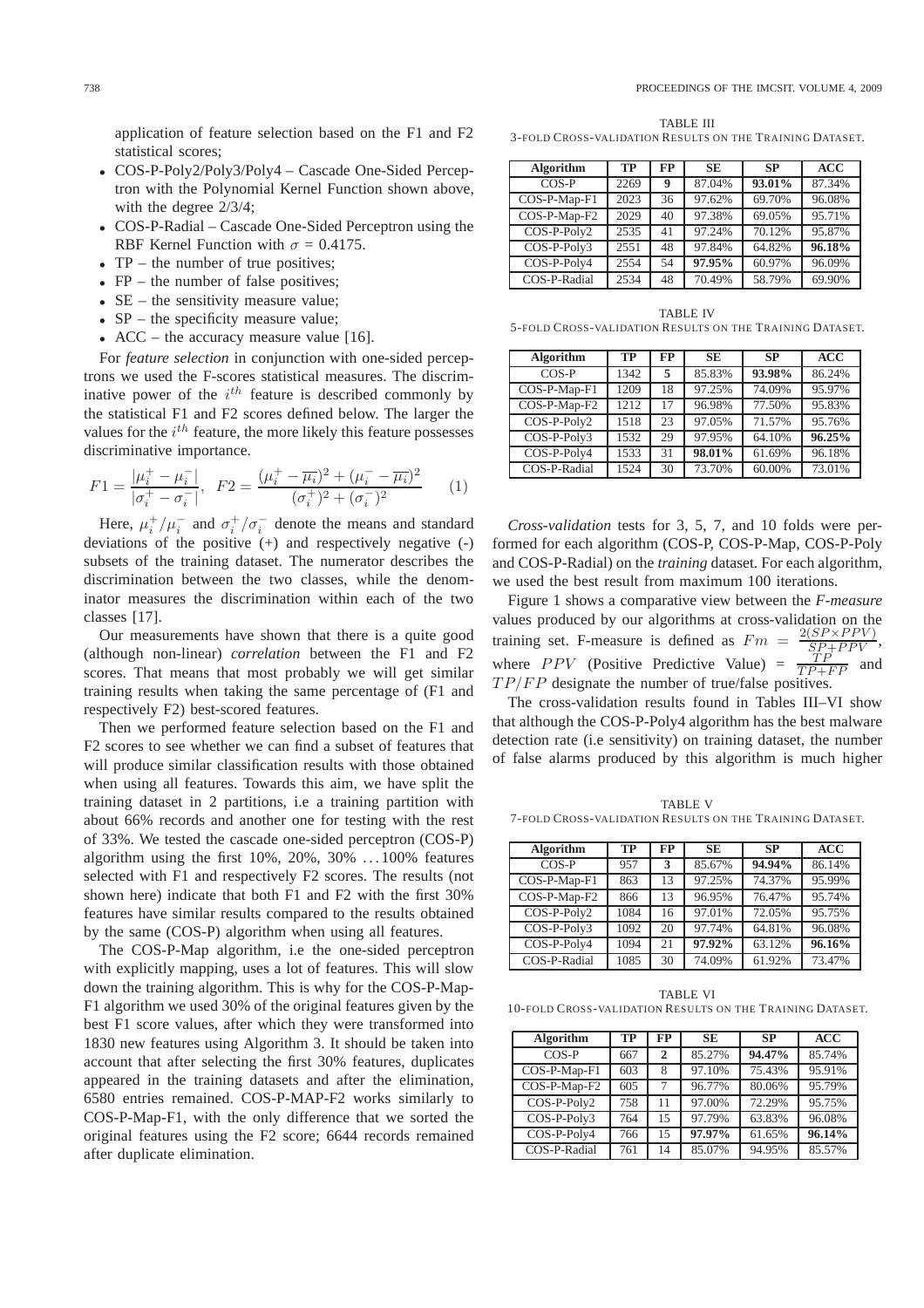

Fig. 1. Comparison of F-measure values for 3, 5, 7, 10-fold cross-validation with the cascade one-sided perceptron (COS-P) algorithm on the training dataset.

TABLE VII RESULTS ON THE TEST DATASET.

| Algorithm    | <b>TP</b> | <b>FP</b>      | <b>SE</b> | <b>SP</b> | <b>ACC</b> |
|--------------|-----------|----------------|-----------|-----------|------------|
| $COS-P$      | 356       | 3              | 68.73%    | 97.46%    | 74.06%     |
| COS-P-Map-F1 | 356       | $\overline{2}$ | 83.76%    | 96.97%    | 85.54%     |
| COS-P-Map-F2 | 357       | $\mathbf{2}$   | 83.22%    | 97.14%    | 85.17%     |
| COS-P-Poly2  | 455       | $\mathbf Q$    | 87.84%    | 92.37%    | 88.68%     |
| COS-P-Poly3  | 466       | 19             | 89.96%    | 83.90%    | 88.84%     |
| COS-P-Poly4  | 465       | 20             | 89.77%    | 83.05%    | 88.52%     |
| COS-P-Radial | 451       | 17             | 50.97%    | 83.90%    | 57.08%     |

than the one obtained for the COS-P algorithm. (Note that the number of files that are actually detected is much higher since the algorithm works with unique combinations of features and not with actual files.)

The results for the *test* dataset (Table VII) show that both COS-P-Map-F1 and COS-P-Map-F2 algorithms produce good results, with a good specificity (83%) and very few (2) false positives, even if the malware distribution in this dataset is different from the one in the training dataset.

From the technical point of view, the most convenient algorithms are the cascade one-sided perceptron (COS-P) and its explicitly mapped version (COS-P-Map). Both have a small memory footprint, a short training time (Table VIII), a good detection rate and few false alarms.

#### V. WORKING WITH VERY LARGE DATASETS

All the results presented in this section are obtained on the large (*"scale-up"*) dataset that was described in Section II. We will present two main optimisations that we incorporated in the implementation of the one-sided perceptron (OS-P) algorithm introduced in Section III, and then we will address the problem of overfitting caused by human adnotation errors in the training datasets.

Obviously, on a very big dataset (e.g. millions of both malware and clean files), the time required for training may be a problem. Since we used the non-stochastic version of the perceptron algorithm, this problem could be easily overcome by using distributed computing on a grid system. Another solution is to modify the one-sided perceptron (OS-P) algorithm

TABLE VIII TIME AND MEMORY CONSUMPTION AT TRAINING.

| Algorithm                        | Time (min) | Size (MB) |
|----------------------------------|------------|-----------|
| $COS-P$                          | 6.25       | 0.1216    |
| COS-P-Map-F1                     | 13.5       | 0.732     |
| $\overline{\text{COS-P-Map-F2}}$ | 14.5       | 0.732     |
| $\overline{\text{CO}}$ S-P-Poly2 | 22.        | 532       |
| COS-P-Poly3                      | 22.25      | 532       |
| $\overline{\text{COS-P}}$ -Poly4 | 22.75      | 532       |
| COS-P-Radial                     | 2          | 532       |

# **Algorithm 6** Optimised One-Sided Perceptron

| $NumberOf Iterations \leftarrow 0$                       |
|----------------------------------------------------------|
| $MaxIterations \leftarrow 100$                           |
| repeat                                                   |
| <b>Train</b> $(R, 1, -1)$                                |
| $R' = R - \{ \text{all mature samples} \}$               |
| while $\mathbf{FP}(R') > 0$ do                           |
| <b>Train</b> $(R', 0, -1)$                               |
| $R' = R' - \{all samples correctly classified\}$         |
| end while                                                |
| $NumberOf Iterations \leftarrow NumberOf Iterations + 1$ |
| <b>until</b> (TP(R) = $NumberOfMalware Files$ ) or       |
| $(NumberOf Iterations = MaxIterations)$                  |
|                                                          |

in such a way that it will not use all the data when it tries to minimize the number of false alarms. This can be easily achieved as follows.

One could immediately see that inside the OS-P algorithm's loop, the second step, i.e the one where the weight vectors are modified so as to reduce the number of false alarms, only affects the weights corresponding to the clean files.

Let us assume that  $R_x = fa_1, \ldots fa_n$  are the feature values for a clean file, and  $w_i$ ,  $i = 1, ..., n$  is the weight vector of the OS-P algorithm (Algorithm 2 in Section III). Also, let us assume that at the iteration  $k$  of the execution of that (second) step inside the OS-P algorithm — where the number of false alarms gets reduced — we obtain such a value for  $w_i$  that  $\sum w_i fa_i < 0$ . As already said, further work at this step in the OS-P algorithm affects only the clean files, which means that  $w<sub>i</sub>$  will decrease until the number of false alarms eventually becomes 0. More exactly, at iteration  $k+1$ , the elements of the weight vector will become smaller or equal to the values they have had at the previous step. Therefore, if  $\sum w_i fa_i < 0$  at iteration k, then  $\sum w_i fa_i$  will be even smaller (or 0) at every subsequent iteration. That is why we no longer need to do training on that (clean) sample  $R_x$  after iteration k.

Algorithm 6 incorporates this *first main optimisation* into the OS-P algorithm. It sequentially reduces the size of the training lot and thus increases the training speed. Using this optimised version of the OS-P algorithm we obtained a speedup factor of ten or even better (see Figure 3 and Figure 3).

Now we present the *second main optimisation*. A quite simple idea that in fact was already incorporated in the code of the one-sided perceptron algorithm (Algorithm 2 in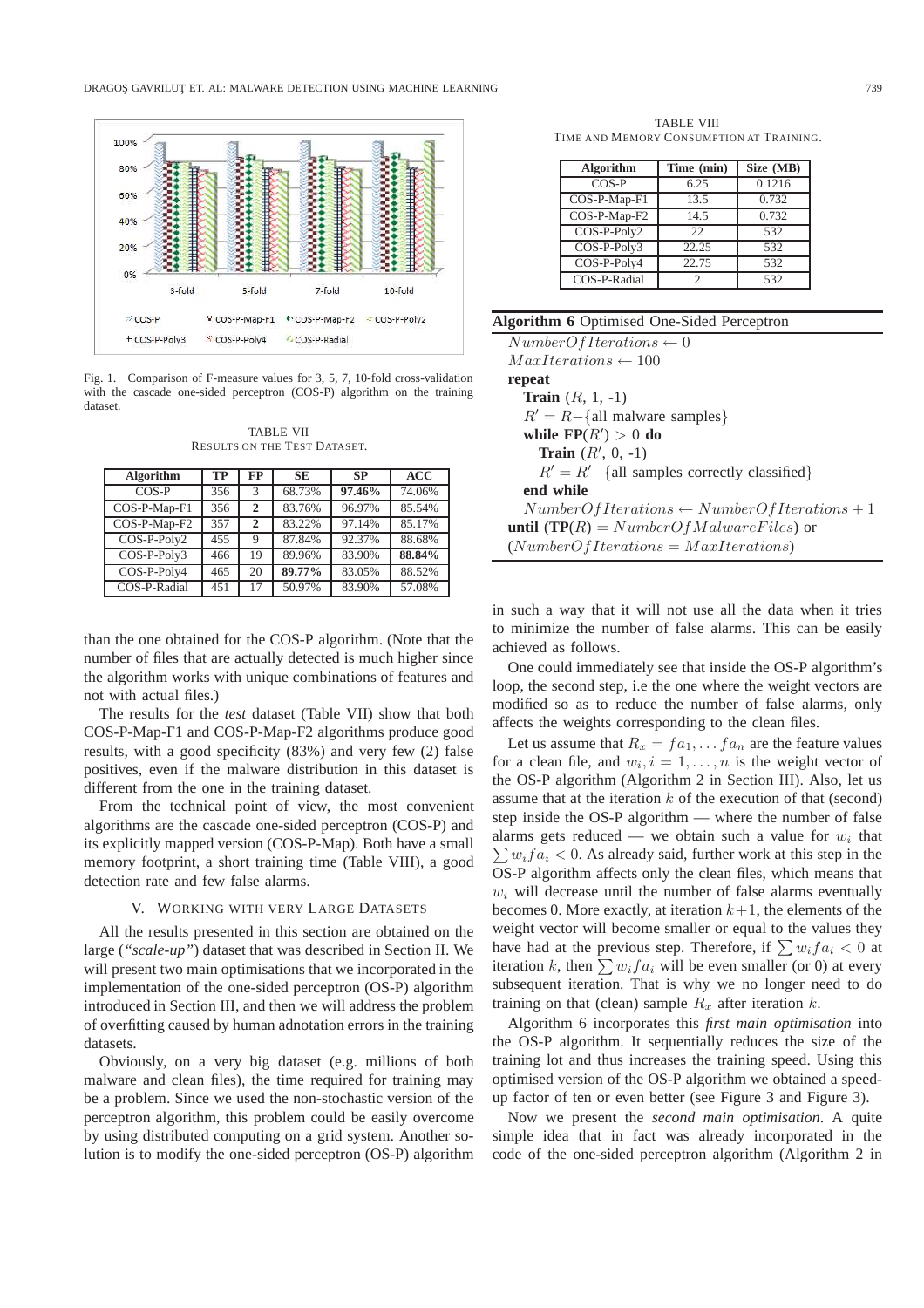740 PROCEEDINGS OF THE IMCSIT. VOLUME 4, 2009



Fig. 2. Training time (measured in milliseconds) for the cascade one-sided perceptron (COS-P) algorithm, on the *scale-up* dataset.



Fig. 3. Comparing the optimised COS-P algorithm with the standard COS-P algorithm, on the *scale-up* dataset. On the vertical axis: the training speed-up factor.

Section III) consists in writing the whole algorithm using 32 bit integer values rather than float values. This can be easily achieved by multiplying the threshold and the weights with a big number (usually a power of 2; we used  $2^{16}$ ). Now the learning rate will become 1 − the smallest non-zero value that can be represented using an 32 bit integer.

This simple representation issue can lead to an important optimisation in the implementation of the one-sided perceptron (OS-P) algorithm. Remember that the testing function for the perceptron is:  $\sum w_i fa_i$ , where  $w_i$ . Let us assume that  $fa_i$  has two values (0 and 0xFFFFFFFF) instead of the usual values 0 and 1. In this case we can write the testing function for the OS-P algorithm as  $\sum w_i \& fa_i$ , since it has the same as the classical testing function  $\sum w_i fa_i$ .

As shown in Table IX, at assembler level, the number of CPU ticks necessary for computing the  $\sum w_i fa_i$  sum is  $2 + 17 \times nr\_of$  *features*, while the sum  $\sum w_i \& fa_i$  requires  $2 + 7 \times nr\_of$  *features* CPU ticks. Since using the OS-P-Map algorithm implies that the number of features will be very large, it follows that the second (optimised) code will be about 2.5 times faster than the first (standard) one.

Finally, a problem that occurs when working with large datasets is *overfitting* caused by the noise appearing in the

TABLE IX TIME CONSUMPTION IN CPU TICKS FOR THE SUMS

| $\sum w_i fa_i$ | <b>AND</b> | $\sum w_i \& fa_i.$ |
|-----------------|------------|---------------------|
|-----------------|------------|---------------------|

| <b>Optimised sum</b><br><b>Standard sum</b><br><b>Ticks</b><br>$\bf{mov}$ ecx, 0<br>$\bf{mov}$ ecx, 0 | <b>Ticks</b> |
|-------------------------------------------------------------------------------------------------------|--------------|
|                                                                                                       |              |
|                                                                                                       |              |
| $mov$ esi, $0$<br>$mov$ esi, $0$                                                                      |              |
| sum loop:<br>sum loop:                                                                                |              |
| mov eax, features[ecx]<br><b>mov</b> eax, features [ecx]                                              |              |
| and ebx, weights[ecx]<br>mov ebx, weights[ecx]                                                        |              |
| add esi, eax<br>imul ebx<br>10                                                                        |              |
| add esi, eax<br>inc ecx                                                                               |              |
| っ<br>cmp ecx, nr_of_features<br>inc ecx                                                               |              |
| cmp ecx, nr_of_features<br>ja sum_loop                                                                |              |
| <b>ia</b> sum loop                                                                                    |              |



Fig. 4. Comparison of the detection rate (SE) reduction for the COS-P and COS-P-Map algorithms on the scale-up (large) dataset.

form of human adnotation errors. Not all of the malware designated samples are actually malware, and not all of the clean samples are clean indeed. That is why, the bigger the database, the more likely is to get misclassified samples in the training set. Because our algorithms aim to reduce the number of false alarms to 0, the detection rate (sensitivity) obtained on a large dataset will be much smaller (due to the misclassification issue). In Figure 4 we can see how the detection rate decreases when the data base gets larger. Table X shows that the accuracy, specificity and the number of false positives roughly decrease while the size of the database increases.

#### VI. CONCLUSION AND FUTURE WORK

Our main target was to come up with a machine learning framework that generically detects as much malware samples as it can, with the tough constraint of having a zero false positive rate. We were very close to our goal, although we still have a non-zero false positive rate. In order that this framework to become part of a highly competitive commercial product, a number of deterministic exception mechanisms have to be added. In our opinion, malware detection via machine learning will not replace the standard detection methods used by anti-virus vendors, but will come as an addition to them. Any commercial anti-virus product is subject to certain speed and memory limitations, therefore the most reliable algorithms